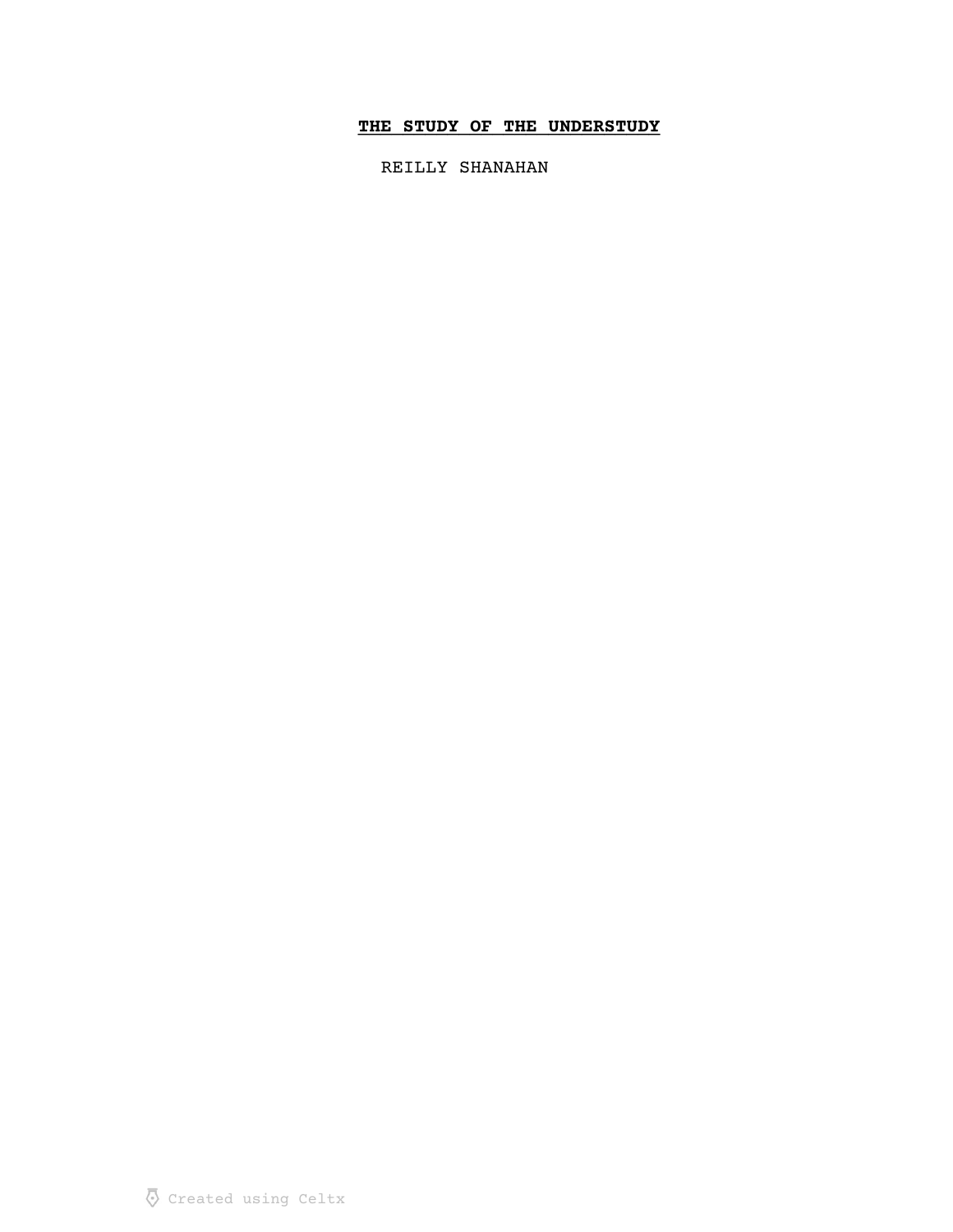### ACT ONE

OPENING SCENE

#### INTERVIEWER V.O.

I first met Macey at the laundromat on Jefferson and King, as I watched her her fold fifteen pairs of tighty whiteys...I thought who the hell goes through fifteen pairs of tighty whiteys? That's when I knew, this woman has got a story. So, I asked her if I could document her. She told me "oh, you don't wanna make a movie out of me, I'm just an understudy"...but that's just what this is, The Study of the Understudy.

TITLE CARD: THE STUDY OF THE UNDERSTUDY

Series of shots- motivational quotes on mirror, scripts with highlights, wigs, family theatre looking photos, All About Eve playing on tv. Cut to MACEY, 20's, hard worker, wants to be a star, but seems to always fall short. Uses her hands to tell her left from her right, dorky but owns it. Macey stands in the mirror putting on lipstick mouthing the lines of Eve Harrington that plays on the TV.

INT. MACEY TALKING HEAD - DAY

Macey wears her pet store uniform and stops stocking the fish food as she speaks in a trance.

#### **MACEY**

(lovingly) Oh there is nothing quite like being on stage. The crowd watching every move, you can feel the energy of the people...It's...magnificent... I uh haven't gotten to exactly experience that. (humph) I am well...the understudy.

Macey snaps back into it does a motion as if she is straightening her 'tie' and starts stacking the fish food.

### MACEY

I just hope (deep exhale) one day I'll be on the other side of the curtain. And the crowd will be watching my every move... hearing my every line...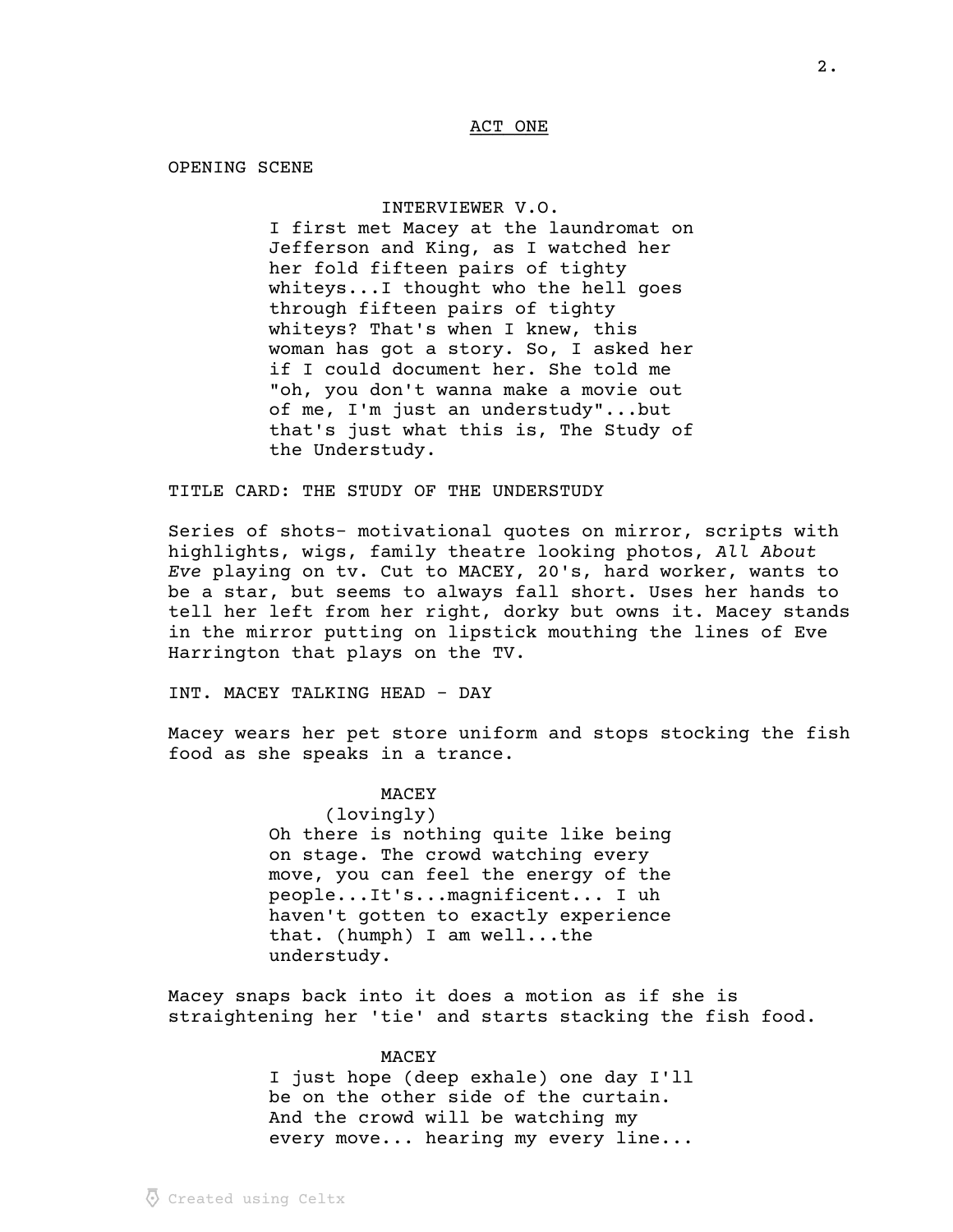cheering my name... (whisper) Macey...Macey...Macey.

Macey drops fish food and snaps back into it.

CO-WORKER Hey Mace, we need the algae scraped. (beat) and you're the best at it.

MACEY Yeah I got it.

Side eye of embarrassment to camera.

CUT TO:

INT. AUDITION ROOM - DAY

MARIE, 30's, director, talks to the manager at restaurants when the order comes out wrong, JAMES, casting director, 30's, eats the food at the restaurant even when the order is wrong, sit behind a table with a camera next to them.

The two sit and shuffle through papers bickering.

INT. MARIE AND JAMES TALKING HEAD - DAY

James and Marie have closeness that emulates a relationship between the weird uncle who would share a bite off his fork with his dog, Marie being the uncle, James being the dog.

> MARIE Fairness, yes, I would say fairness is the most important part.

James looks to Marie tenderly.

JAMES I knew you would say that. But I'd say it is who is most deserving of the part.

Marie and James look to each other.

MARIE Together that is what we try to focus on during casting.

James leans in cupping his ear.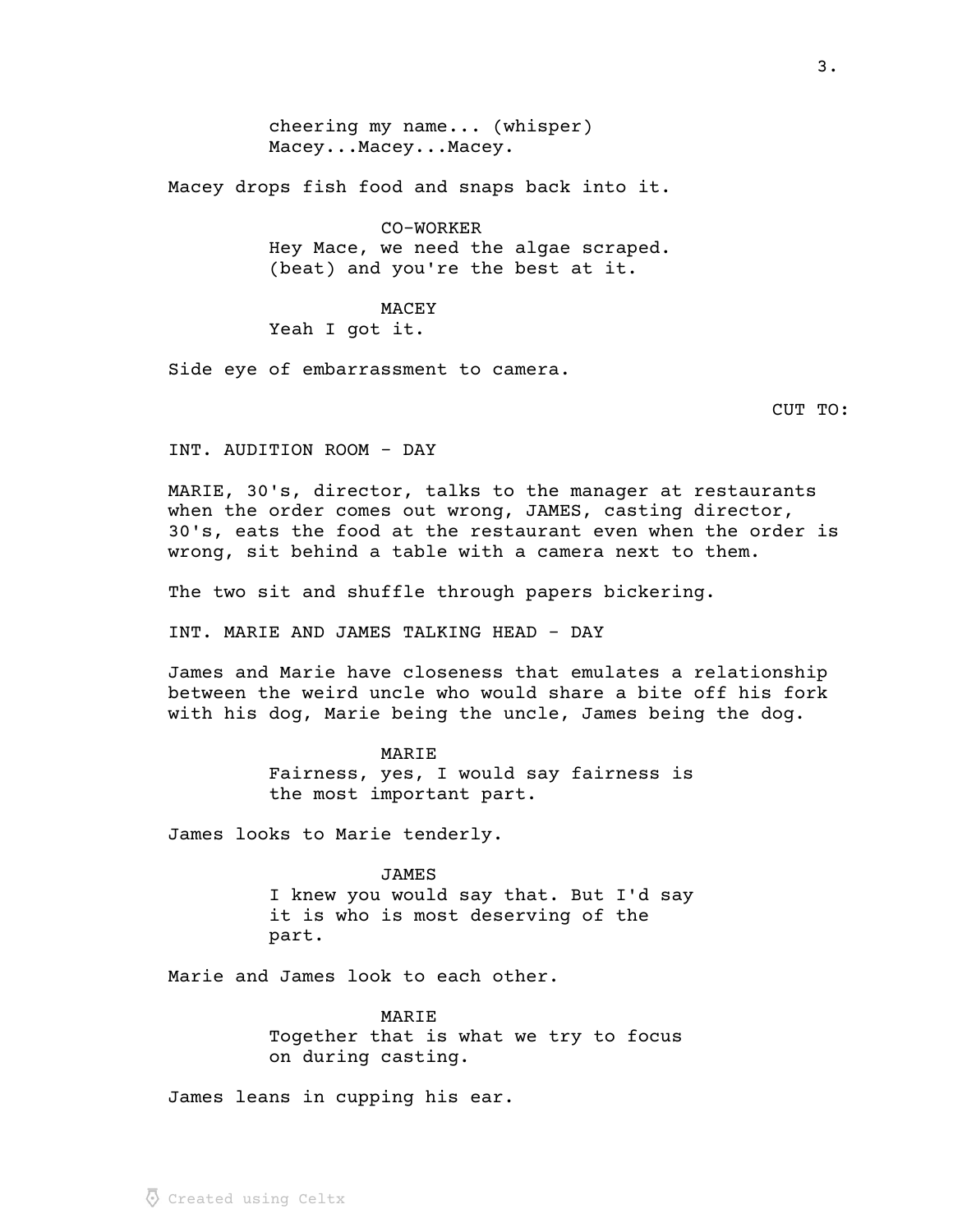What is this...our... fifth play together?

MARIE

It's our sixth.

James rolls his eyes and throws his arms up in a 'what do I know' kind of way.

MARIE

I would say we balance each other nicely... I wish he would speak up  $more...$  and not make me the bad guy all the time.

JAMES You're not the bad guy.

Shakes head.

JAMES

I try to tell her.

INTERVIEWER O.S.

Do you think Macey Dockers has a chance of being the lead this year?

Marie goes straight in the face and begins talking with her hands.

> MARIE We show no favoritism...nor nepotism ...and cannot discuss Macey Dockers at this time.

James nodding and slurping the last sips of his drink.

CUT TO:

INT. MACEY TALKING HEAD- MORNING

Macey is in the pet store using a fish net cleaning the water.

#### MACEY

Five years. Yup. Lacy Lamphoon. She always gets the lead. They tell me (high pitched impression) (beat) 'You're great for the part!' (kicking rocks attitude) Great for the part if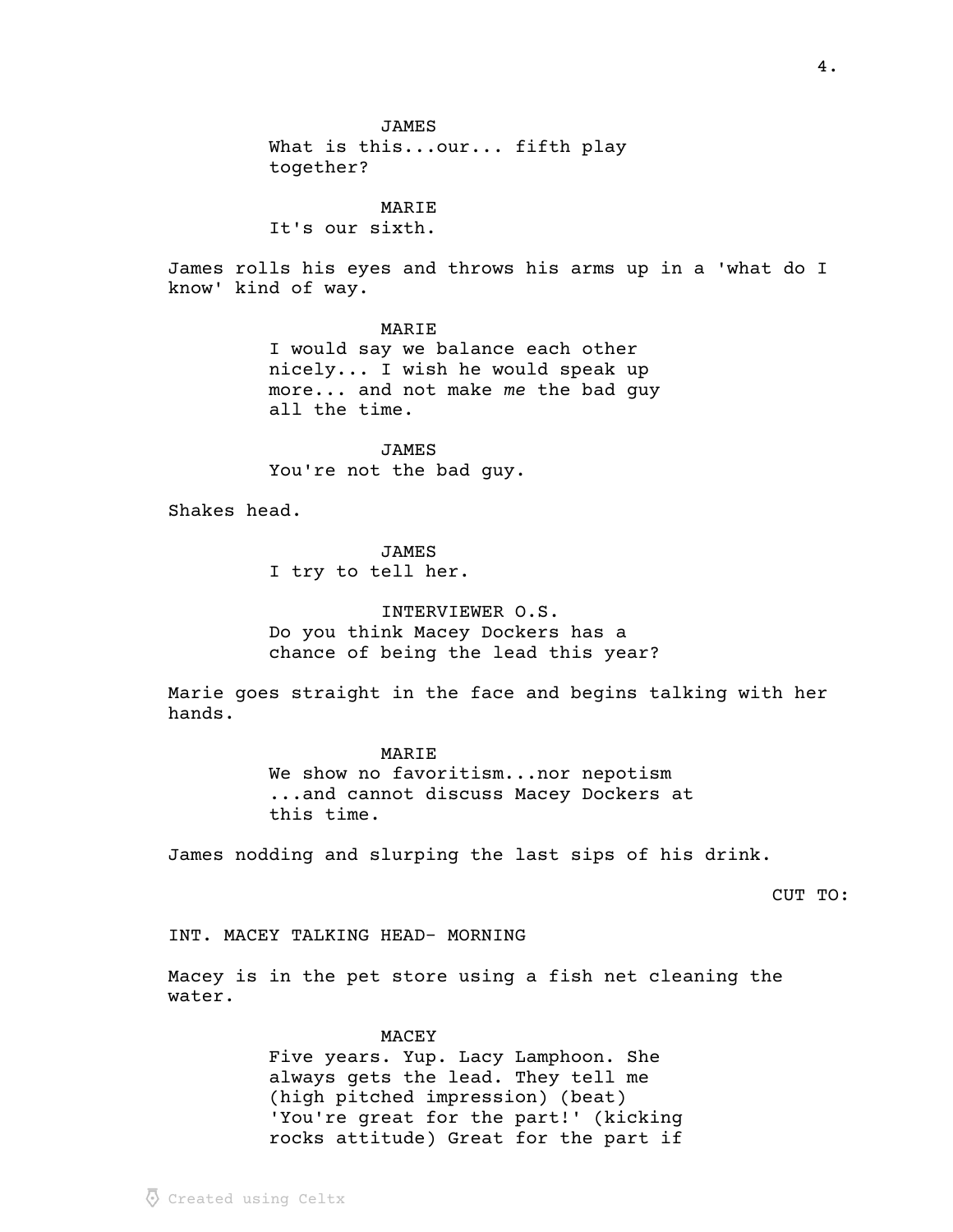Lacy weren't better for the part.

My vocal coach, Vicky Smythe, (chuckles modestly) not to name drop... we have been rehearsing, and, I think I've got a pretty big chance this year.

INT. VOICE LESSONS - DAY

Vicky Smythe, former hot shot in NYC who was the star in the broadway musical A Street Car Named Desire flings a silky scarf around when she talks, and sounds like she is from the 1920's. Vicky stands at the piano with Macey.

> VICKY My mommy made me mash my M&M's

> MACEY My mommy made me mash my M&M's

Each time the pace increases.

VICKY My mommy made me mash my M&M's

MACEY My mommy made me mash my M&M's

VICKY My mommy made me mash my M&M's

MACEY My mommy made me mash my M&M's

Macey is panting.

INT. VICKY SMYTHE TALKING HEAD: DAY

Vicky Smythe is the type of person whose first and last name are always said together. She stands next to a shrine of her glory days.

> VICKY When I first met Macey... her skills were... how do I put it...

CUT TO:

Archival footage of Macey's audition tape for American Idol singing Amazing Grace as if sand paper were rubbed against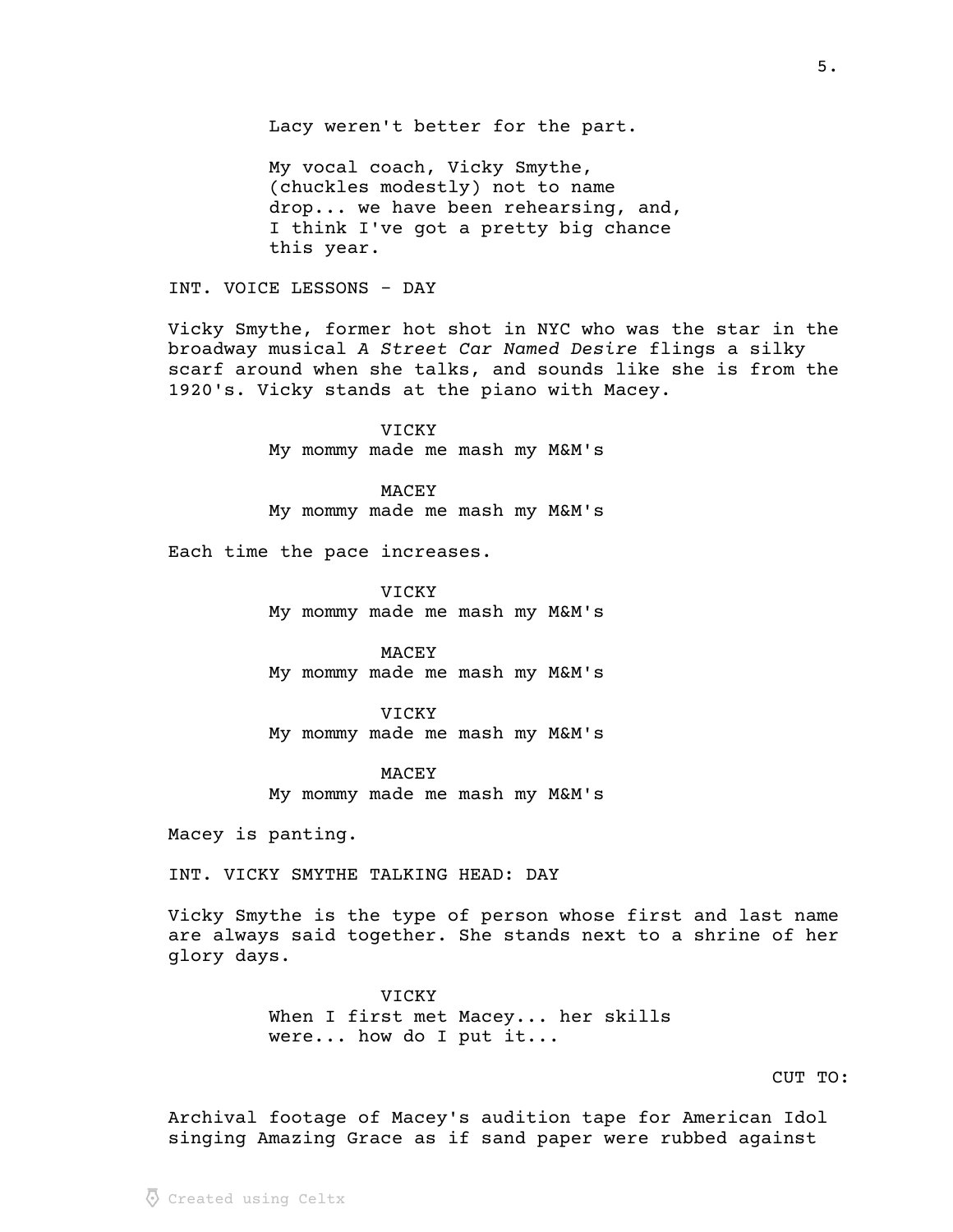her vocal cords.

CUT TO:

### VICKY

The kazoo. Ah yes, the kazoo. I started to notice...'improvements' when we introduced the kazoo.

# CUT TO:

Vicky is standing next to Macey as she plays the kazoo to the tune of Happy Birthday and is holding one ear and raising her other arm to the sky. Macey is fully committed with veins popping out of her head.

INT. AUDITION ROOM - DAY

Title card: AUDITION DAY

James and Marie sit at a table with a camera set up next to them. A man walks on stage carrying a didgeridoo.

> JAMES Whenever you're ready.

The man sets down his didgeridoo and begins to scat.

CUT TO:

INT. HALLWAY TO AUDITION ROOM - DAY

The didgeridoo man walks out. Macey rubs her clammy hands and practices a few notes on the kazoo. Macey shows her headshot while wiggling her eyebrows. Lacy walks out of the audition room. Macey grabs the camera looks into the lens and shakes it a little...

> MACEY Let's go! (grunts)

INT. MACEY TALKING HEAD - DAY

Macey is back at the pet store, staring at the clown fish and talking to them.

MACEY

You guys get it. Don't you guys.

Macey turns around startled by interviewer.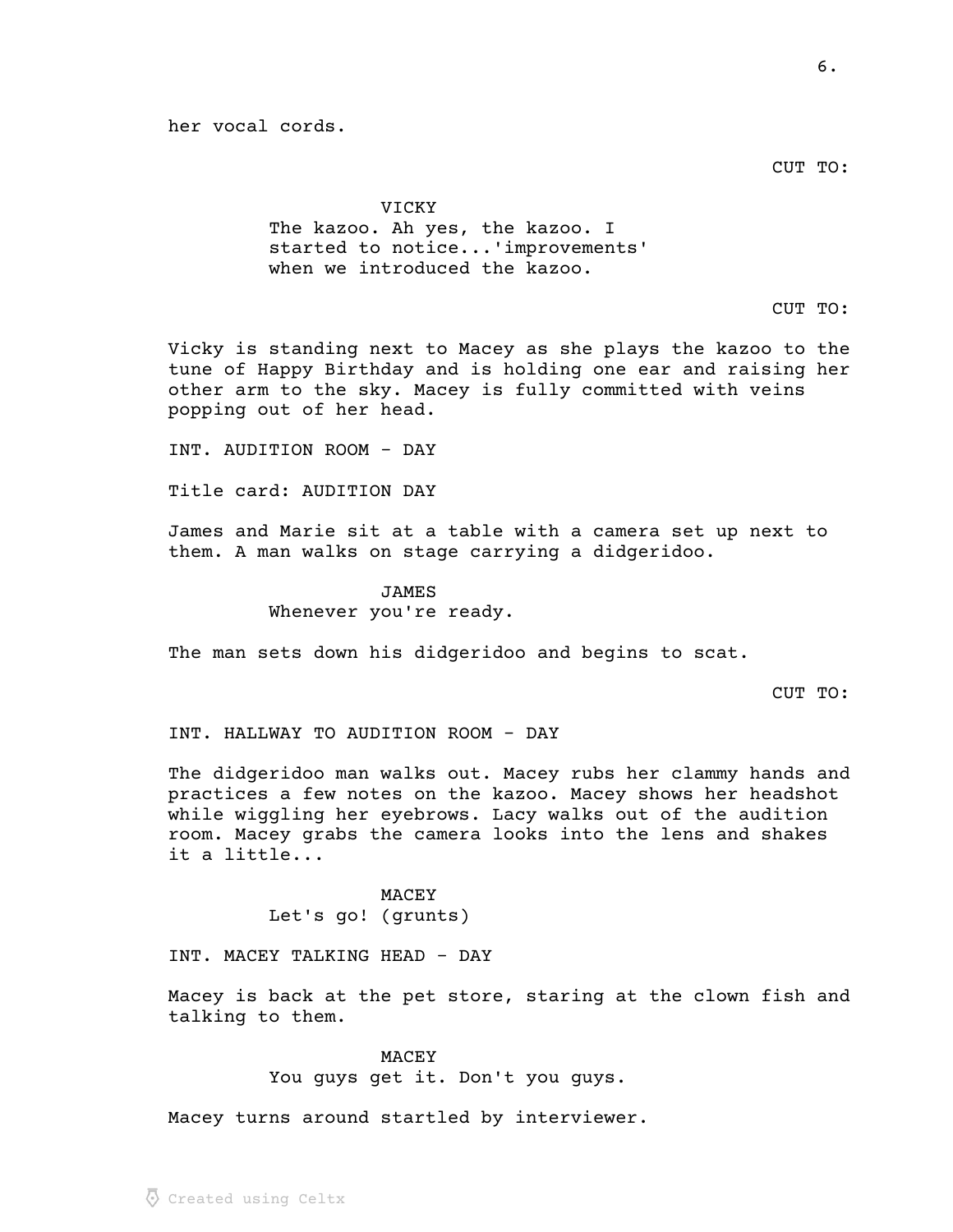MACEY

What?

INTERVIEWER O.S. How do you think the audition went?

**MACEY** 

I think it went well yes... I don't think that James and Marie were quite ready for me....but hey hey hey, here is Macey Dockers.

INT. CASTING POSTING - DAY

A smorgas-board of folks walk up to check the casting list. Macey walks up behind Lacy, while she waits for Lacy to finish looking for her name, Macey checks the list.

Macey walks by herself down a hallway- throwing a temper tantrum. She kicks the movements which are caught as she is simultaneously beating herself up.

INT. MACEY TALKING HEAD - DAY

Macey wipes her eyes-

MACEY Year 6 of being Lacy sea-bottom sucker Lamphoon's understudy.

Macey kicks the wall.

#### MACEY

Am I upset? No. No. No. Not one bit. Actually I just think this is funny. HA-HA... this is all one big joke that I, the most classically trained thesbian performer isn't chosen because that fish butt is related to Marie. Yeah, that's right, Marie. The director... kind of fishy if you ask me.

CUT TO:

Side by side photos of Marie and Lacy.

INT. KIP AND LEAH TALKING HEADS - DAY

LEAH and KIP DOCKERS looking like some goofy folks who are a mix of southern and mid-western. The two sit on a sofa. Kip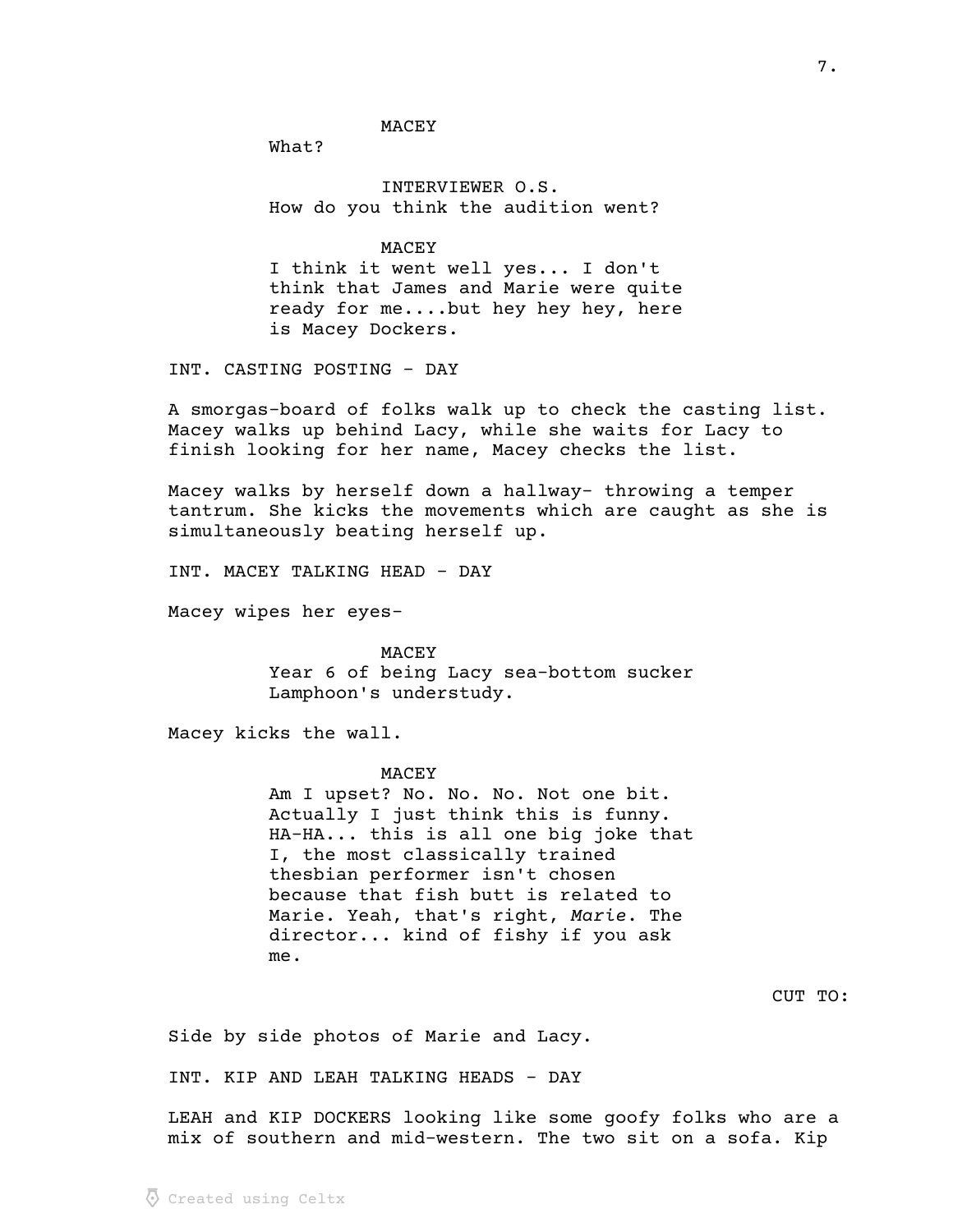has the mindset that Macey can do no wrong, Leah is a bit... jealous/bitter with no self-awareness and sees her relationship as being coated in love and support.

> LEAH Oh yeah- Marie and Lacy are related. But who's to say that affects anything.

## KIP

Oh... so.. when the cameras are on you don't know.

### LEAH

(whispers to ear) ...Let's not do this right now. (tension releasing giggle) Like I was sayin'...who knows! We think our Macey is the greatest. And no I wouldn't say we put pressure on her to do well because we had to give up our dreams in order raise her. No, that would be putting words in our mouth.

#### KIP

But... that sure is exactly what happened.

#### LEAH

Yes. Yes. Unless you're forgetting our Tom.

KIP (clears throat) Let's not mention our complete failed theatre prodigy.

LEAH But who's to say ya know.

INTERVIEWER O.S. Where do you think Macey's... anger comes from?

Kip and Leah look to each other sharing a 'who us???' look and having a hulk body shift.

### LEAH

(defensive/angry) What do you mean 'Macey's anger?'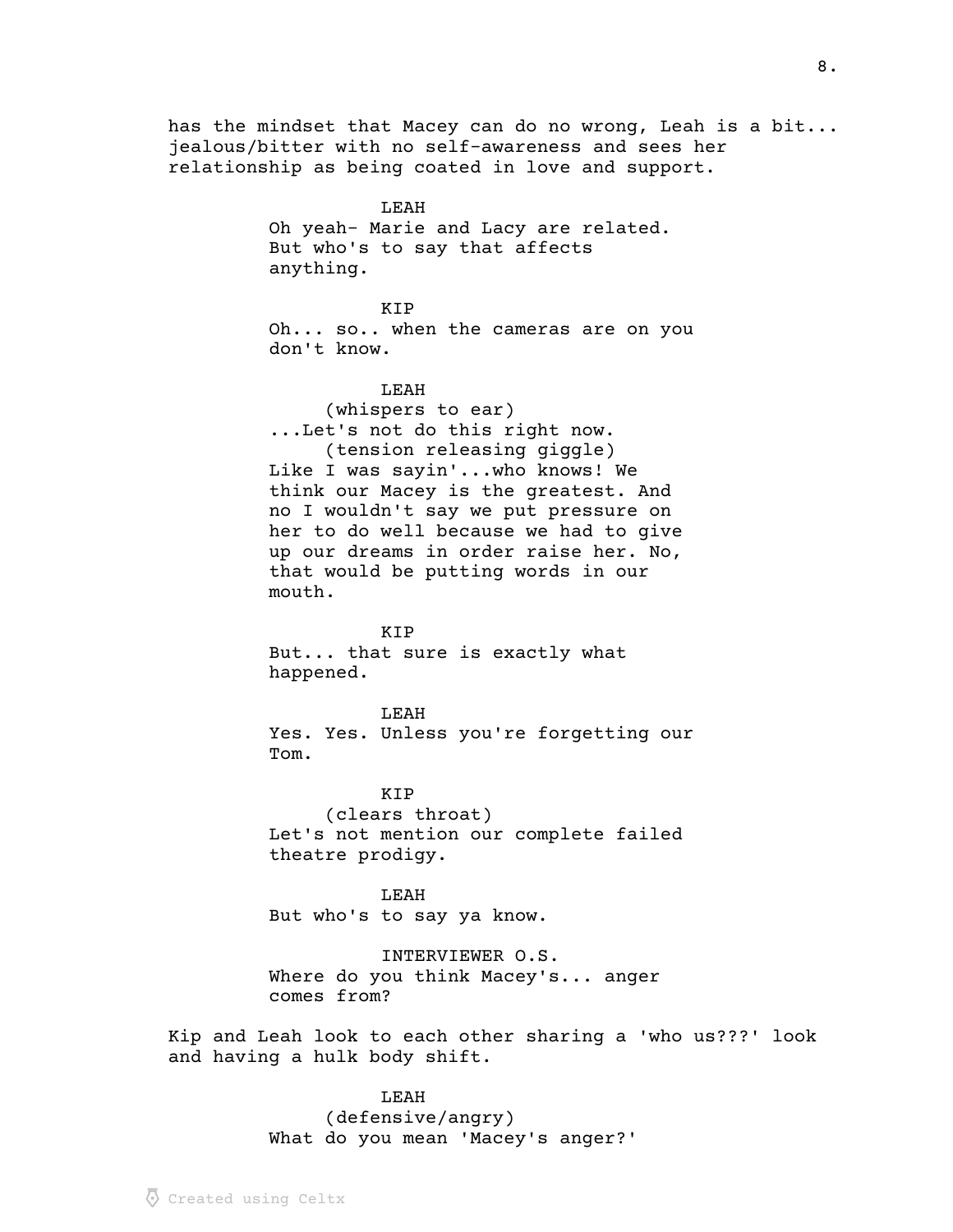Created using Celtx

KIP She can express herself however she pleases.

Together they adjust in their seats and pull their collars for air.

CUT TO:

Series of shots when Macy is caught expressing anger. Punching, kicking, muffling a scream, yelling at a cat, kicking literal rocks, yelling at an old woman. Yelling at Leah.

CUT TO:

LEAH She's super.

Leanne love taps Kip's shoulder.

LEAH Our little super-star.

Giddy laugh with a snort or deep inhale.

KIP (throat clearing sound of agreement)

CUT TO:

INT. REHEARSAL - DAY

The cast is moving and getting the blocking figured out. Macey stands to the side watching. And then goes over blocking right after Lacy. Marie is giving notes.

INTERVIEW WITH MACEY AS SHE STANDS TO THE SIDE

MACEY (Monotone as if she is being held at gun point a little huffy puffy attitude and eyes that are rolling and throwing around a lot of air quotes)

I am "grateful" for the "experience" to be the understudy of Felix the Clown. This is an "opportunity" for me grow as the actor I "am."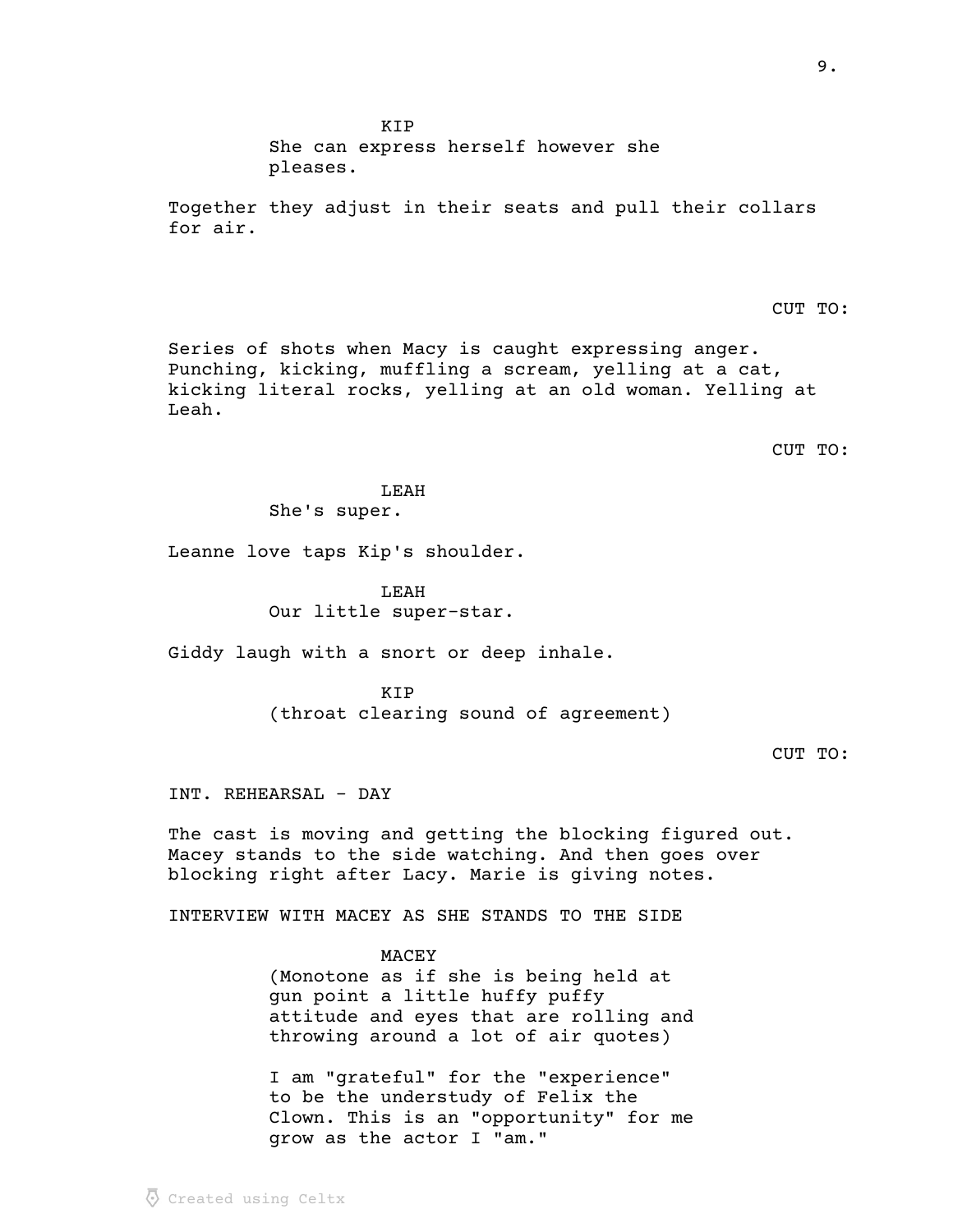INT. LACY TALKING HEAD - DAY Lacy is in full clown outfit and giddy after first rehearsal. **LACY** Sick? (giggle) I use throat coat twice daily. I've never missed a show. CUT TO: INT. DOCKERS FAMILY DINNER - NIGHT Macey, her parents, and brother sit at the dinner table. Each family member holds a script in hand and rehearse. LEAH Go! Go! Felix it's your time! MACEY This'll be the last time... **TOM** It mustn't. MACEY Ok. Cut... When you say it that way Tom... it kind of throws me off and I can't respond...in character...ya know? TOM No...not really. LEAH Let's just take it from the top. Tom try to put some more umph in it, will ya? KIP I've got this honey. Tom. Do you remember what we talked about last time? Tom lowers his head in shame of the memory of... last time. TOM My food is getting cold. LEAH From the top.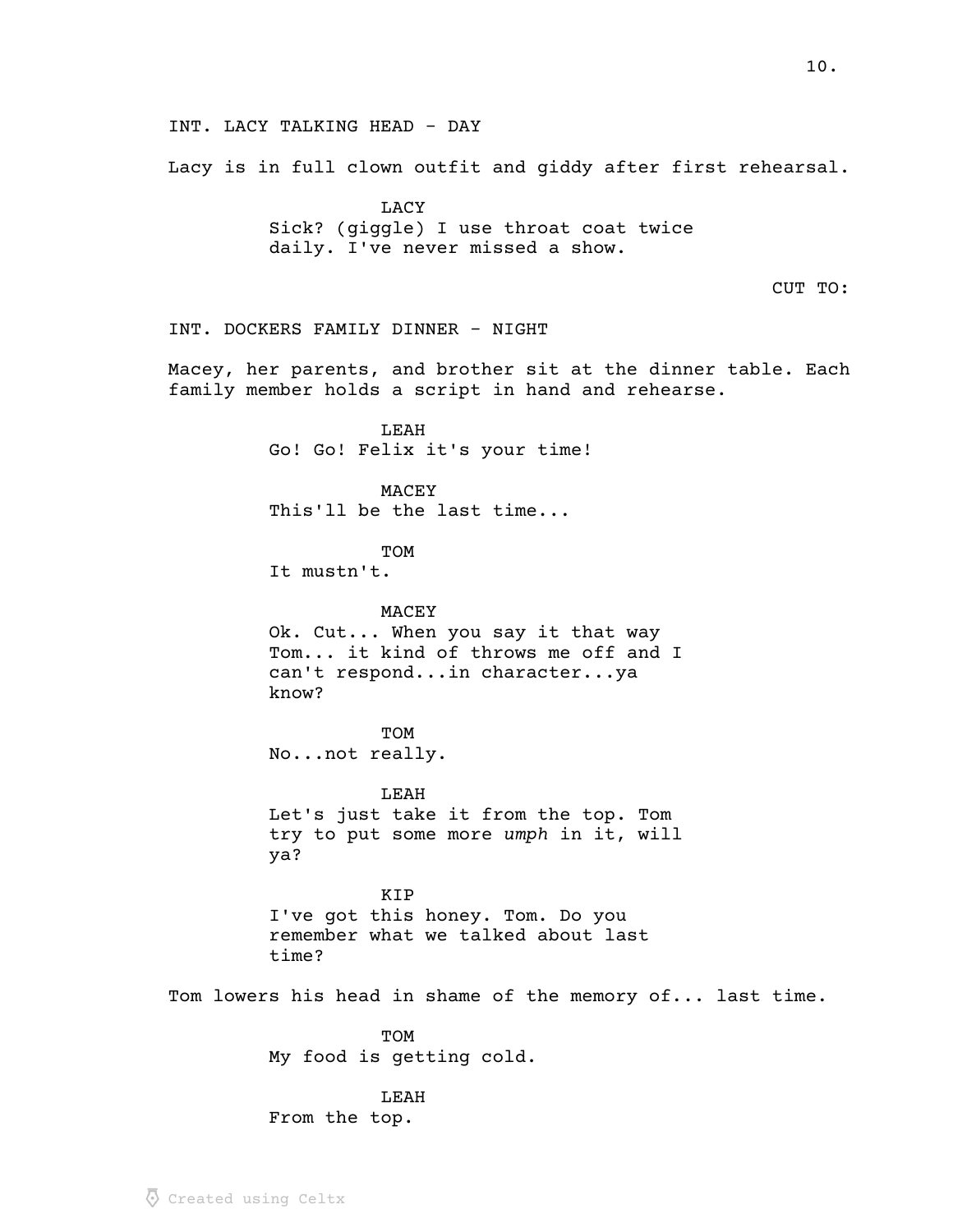Kip is the only one who is eating his spaghetti simultaneously dropping sauce on the script.

> LEAH Go! Go! Felix it's your time!

> > **MACEY**

It'll be the last time...

TOM

It mustn't.

MACEY Yeah. See it happened again.

KIP

Oh I see that it happened again. Tom, somehow you're making Macey's rehearsal time all about yourself. Macey, you're doing great.

LEAH Well... let's not sugar coat it. Clearly her dialect lessons aren't paying off.

KIP (to Leah) It sounds like you're projecting a bit.

LEAH Oh really...I'm projecting?

MACEY Should I...start again?

KIP Start from your line.

Macey flips through the script. Tom and Macey confide in each other through eye contact.

CUT TO:

INT. TOM TALKING HEAD - DAY

TOM is a tough guy, a critic, and scoffs at ambition. He speaks in a "bunch of fuckin' bullshit" tone. He sits comfortably spread, CHEETOS dust on fingers and is licking it off.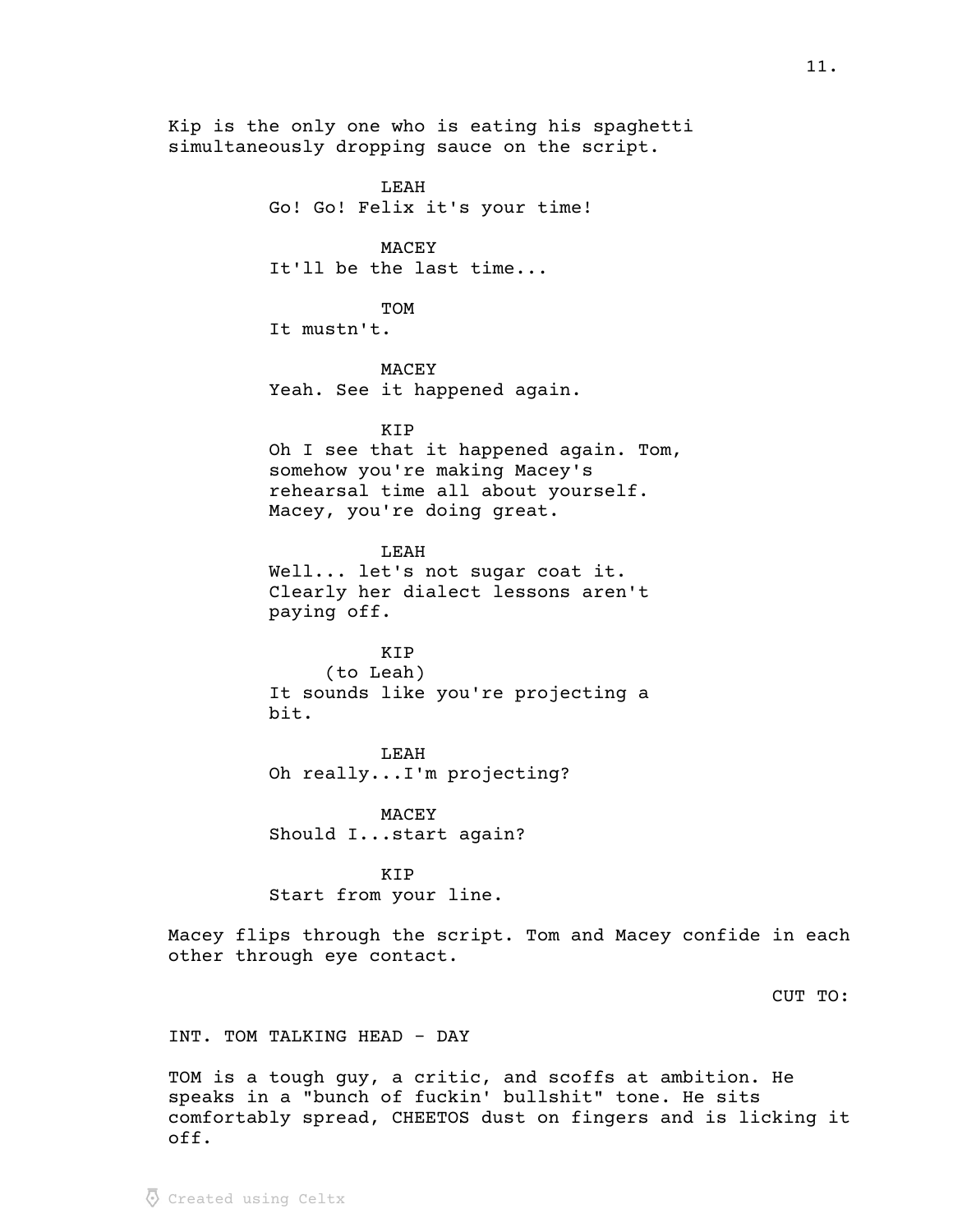TOM I'm happy help with whatever this play thing is, but it sucks when my parents take their failed theatre career out on me.

CUT TO:

TOM Yeah... so, they won't say this but ma got knocked up with me when they were both still in the game. Then they started pimping me out to toddler theatre. It was gnarly.

CUT TO:

Archival footage of Tom in a baby crop top being pushed on stage by his parents.

CUT TO:

TOM Then it was my 11th birthday...I had my first play as the lead...I went on stage...(beat)... sorry... this is hard for me to talk about...(beat) and I...I literally broke my leg.

CUT TO:

Archival footage of EMT taking Tom off stage and his parents trying to shield the audience from looking. "Don't look at him!"

CUT TO:

TOM And then my parents gave up on me and had Macey...and she is now next in line to live my parents dream of being a star.

Tom starts eating Cheetos to dodge answering the question.

TOM Do I think Macey is a good actress? Uhhhh. Well. My mom is pregnant again so. I think Macey does really well at the pet store and could have great success there...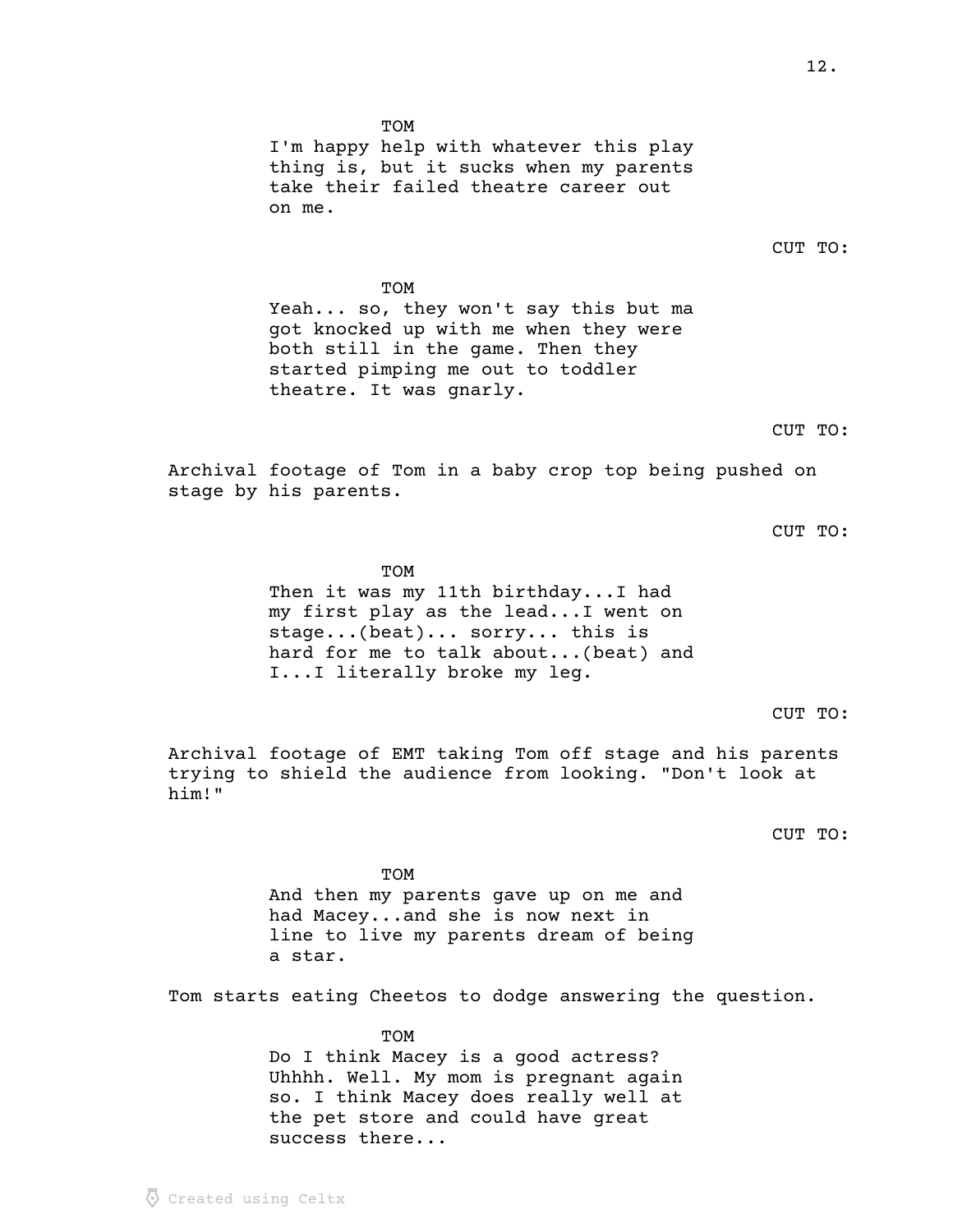INTERVIEWER O.S. (hesitantly) The question was if you think Macey is a good actress?

Tom cups his ear to hear.

**TOM** 

(dodgy) Well, yes I think the name The Wet Pet limits the success of a pet store to grow. They are kind of stuck with only wet pets...

INTERVIEWER OS So - Do you think Macey should go to broadway eventually?

**TOM** I mean... I think Macey should develop her other skills too. But crazier things have happened.

Bounces head.

CUT TO:

INT. REHEARSAL- DAY

The cast is on stage running through blocking and lines Marie is doing dramatic arm directions.

CUT TO:

INT. MARIE TALKING HEAD - DAY

The director is looking out over the stage as the set designers are putting up decorations. Wiping sweat off forehead during interview, wrings out hanker-chief.

MARIE

A little over a week until opening night. Am I nervous that JEAN MICHÉLLE ROULÉ is coming? NO. Do I wish that I maybe didn't know? YES. There is now some added pressure that the toughest critic in the North Eastern Theatre is coming. It's not a big deal. It's a huge deal. And everything does need to be... perfect. Is that tooooo much to ask? Better not be. That's all.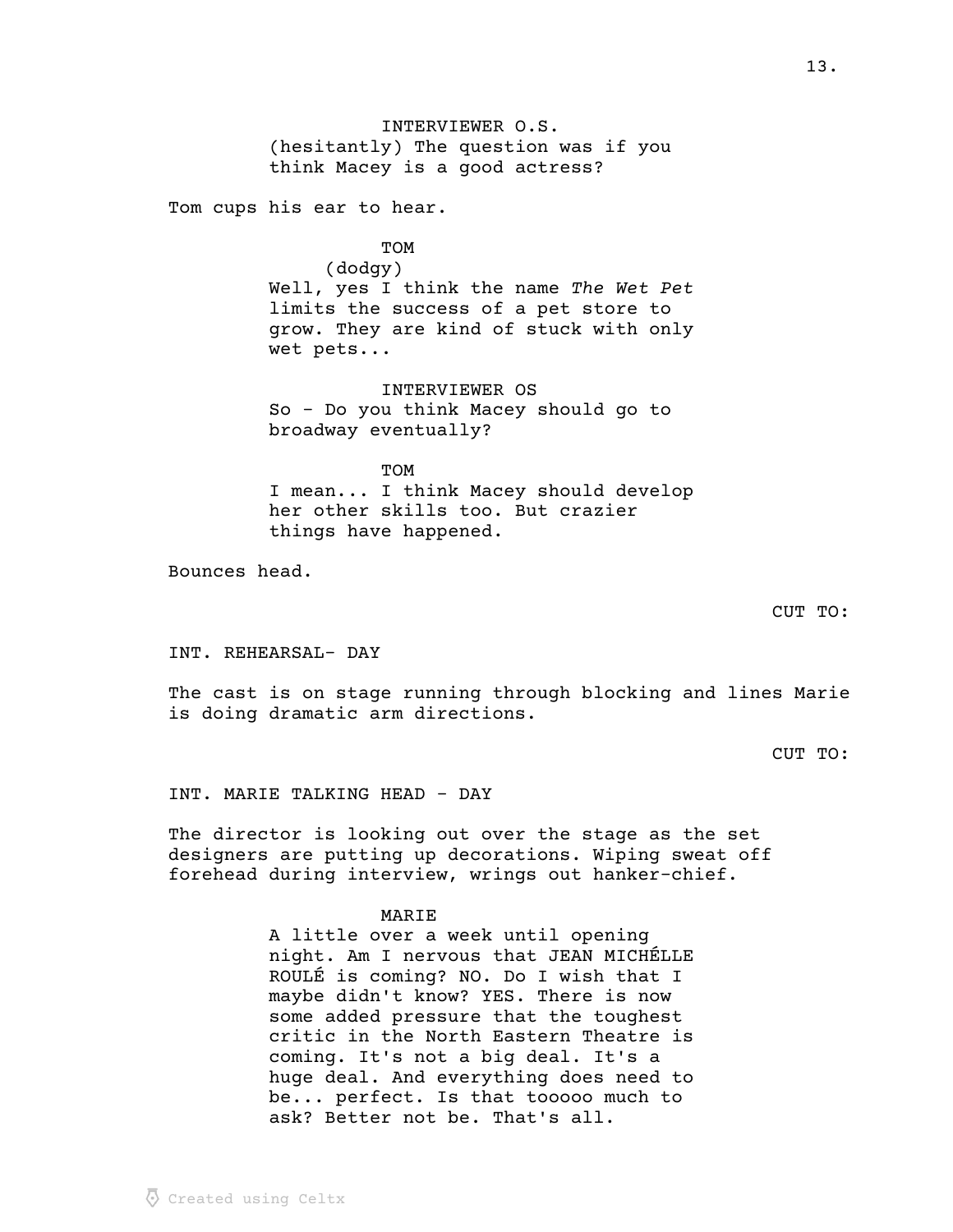Marie notices a set piece being put in the wrong area.

MARIE No. No. No. No. (bark) Not there.

Marie looks back to camera.

## MARIE

I've gotta take care of this.

Marie walks away. We still hear them.

# MARIE

To the left. No MY left.

Looks back to camera in a 'you see what I'm working with?' way.

# CUT TO:

INT. MACEY TALKING HEAD - AFTERNOON

Macey stands to the side of rehearsal speaking in a normalizing toxic behavior tone.

# MACEY Yeah... Marie will start barking at us. Probably the stress.

Shrugs shoulder.

# CUT TO:

INT. JAMES PLAY MANAGER TALKING HEAD - NIGHT

James stands scared with bug eyes.

JAMES We are way over budget.

INT. SET DESIGN - NIGHT

There is drilling of set pieces. Clothing racks dispersed. Folks are painting the set. Underlying hurried energy.

INT. MACEY TALKING HEAD - DAY

Macey stands behind the curtain.

MACEY I think I heard her cough today.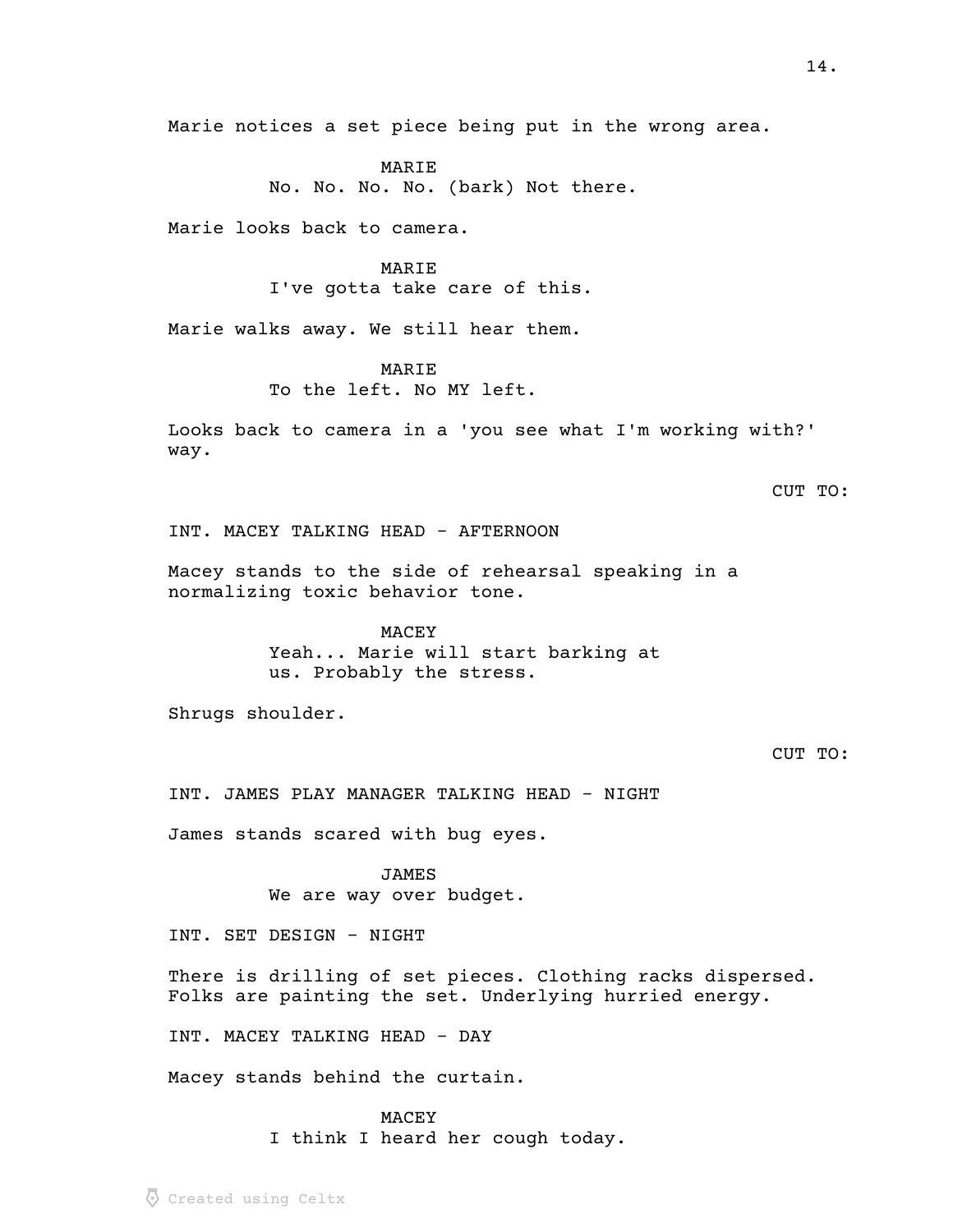Eyes dart around.

MACEY Web MD says that's one of the first signs of whooping cough so. (shoulder shrug) You know. Uh Break a leg. Hope you catch whooping cough.... ha

INT. PLAY PRACTICE - NIGHT

Run through of the play everyone is bumping into each other. Lacy is taking throat coat.

CUT TO:

INT. LACY TALKING HEAD: NIGHT

In full clown makeup looking drained.

LACY We have been having an extra rehearsal every day. (breathy) I feel like... the only cucumber... in a women's prison...

Covers her mouth to cough and wipes clown makeup on sleeve.

Lacy reaches into her pocket and pulls out a flask size of throat coat and takes a swig. She reacts the same as one would if they took a shot of whiskey.

LACY

OOOOff.

CUT TO:

INT. MACEY BEDROOM - NIGHT

Macey sits at the mirror and practices putting on clown makeup.

MACEY

I feel like I've got a good feel for Felix as the clown he truly is. I think that IF by god's grace Lacy got sick, I would feel prepared to do the role. Or maybe Lacy has a wood shop accident? Who knows... it is... show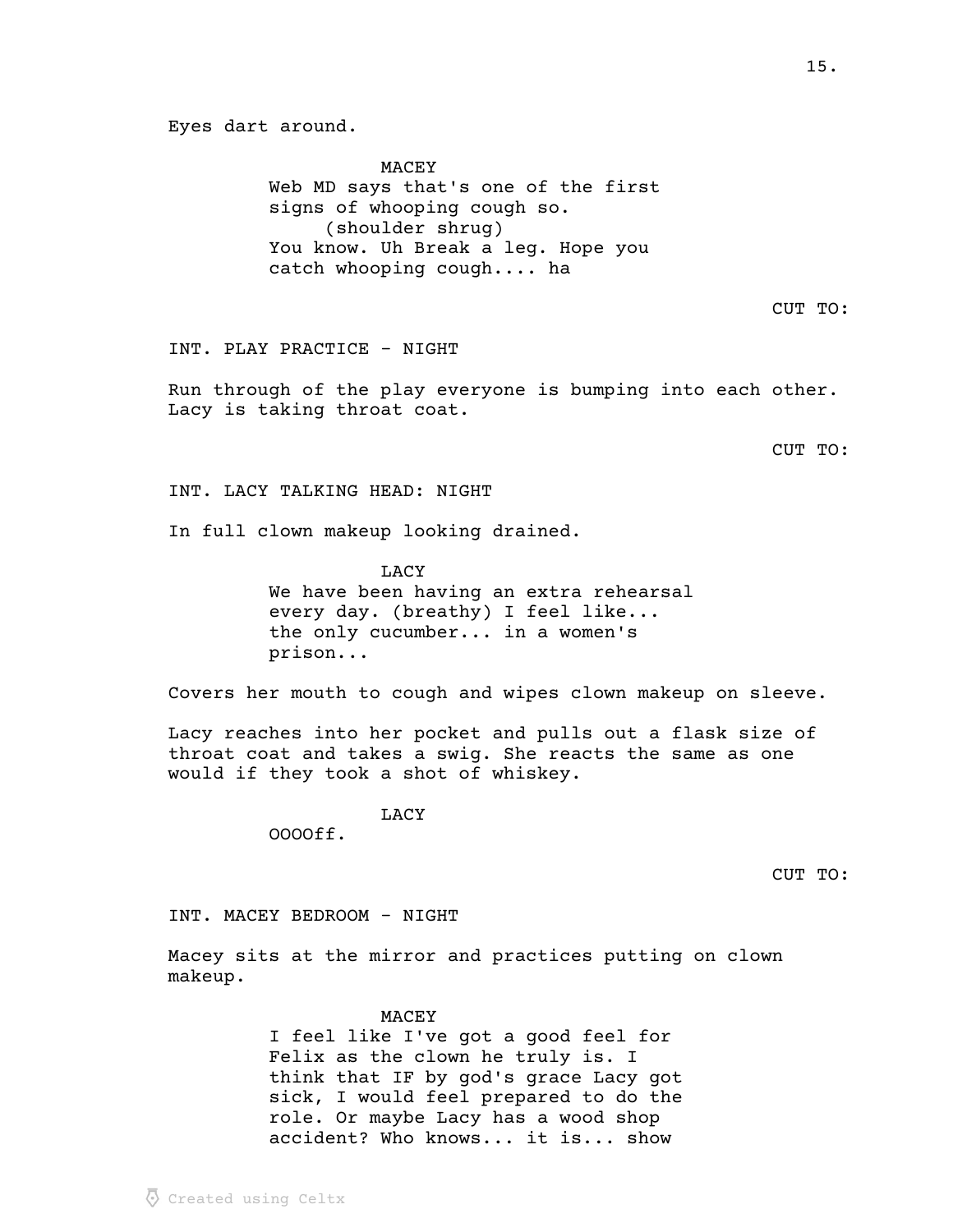INTERVIEWER O.S. It kind of sounds like you want something to happen to Lacy.

MACEY I didn't say that. You said that.

INTERVIEWER O.S. I know... it just seems that way...

MACEY Do you want something to happen to Lacy?

INTERVIEWER O.S. No it just -

MACEY (out of her normal vocab) Aight then.

Eyes dart around the room.

#### MACEY

But I would play Felix really well. I could do a read through... since I've got the makeup on after all.

Shrugs shoulders.

INTERVIEWER O.S. Um... yeah sure.

Macey is fully committed to this performance. She is clenching and kicking herself to get it right.

> MACEY Javier, get the tight rope, we're going for a walk.

Macey looks off into the distance in a soliloquy gaze.

MACEY There was only one way this could go ... I was either going to fall into the fire...or I was could rise from the ashes... (smirk) but...I already knew. (snicker then huff)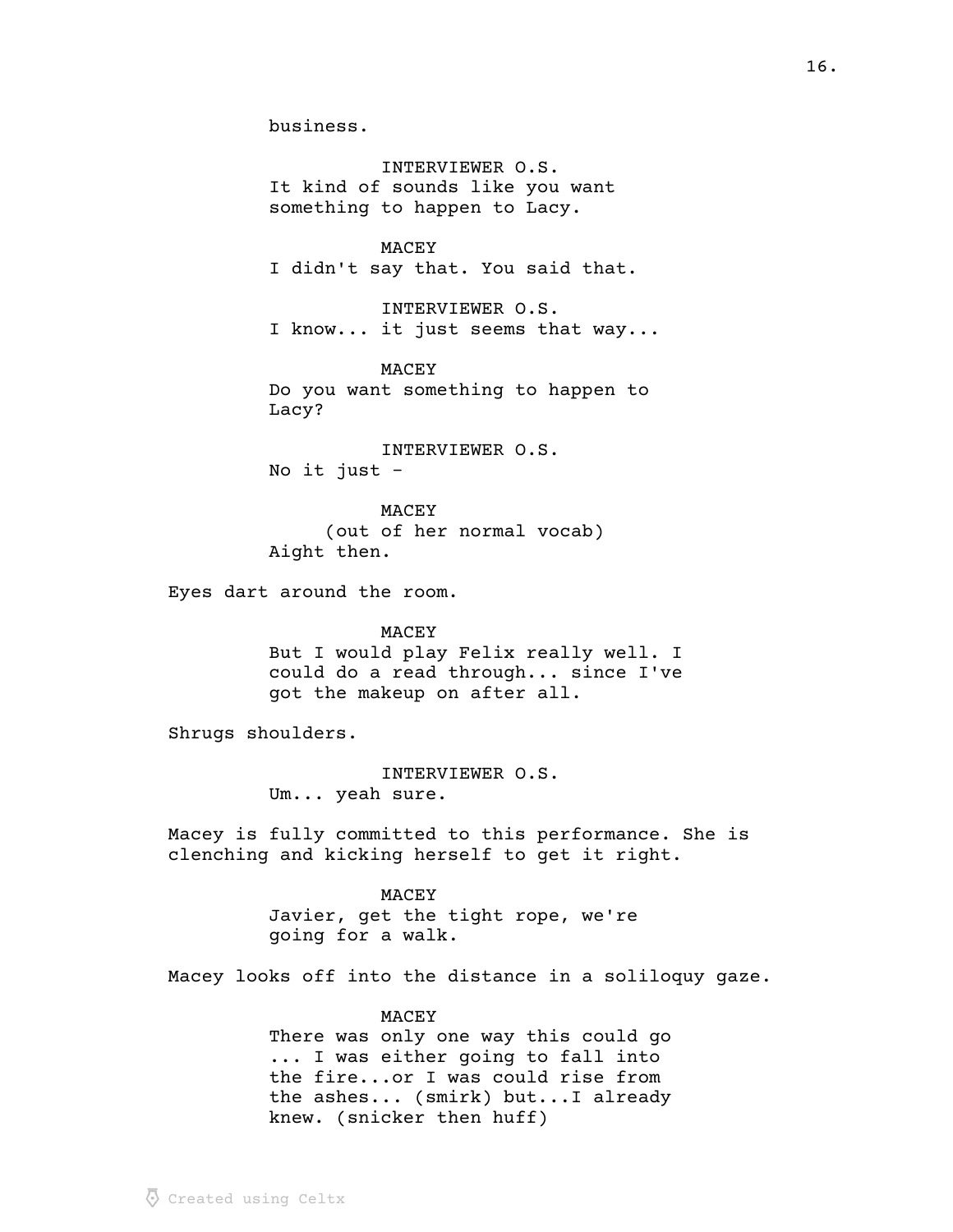Macey shakes her head in frustration.

MACEY Stupid. Stupid. Stupid. Ok let me try again...I know I can get this right.

Macey has now smeared her clown makeup on her face.

MACEY There was only way this to go. No. DAMN IT.

Macey's eyes bulge- she takes a gasp- embarrassed eyes to the camera. The tension in the room is similar to how it feel when your friends parents fight in front of you.

> MACEY The only way this would go... What is WRONG with me? Are you kidding... I've done this a thousand times. I know the lines. I know Felix.

CUT TO:

INT. PLAY PRACTICE - NIGHT

Title card: First week of shows: Hell Week

Lacy is coughing up a storm on stage during practice. We see her step to the side of the stage and take shots of throat coat. The director is barking at the cast.

> DIRECTOR (bark sounds)

CUT TO:

INT. PLAY PRACTICE - NIGHT

**MARTE** I want the whole enchilada this time. Sauce and all. Let's go.

The cast is DRAINED. Marie is being handed a sauced enchilada and eating as the cast steps back in places. Lacy is hacking up some gnarly coughs. Taking more throat coat. She wears a white board around her neck that reads "VOCAL RESTING."

CUT TO: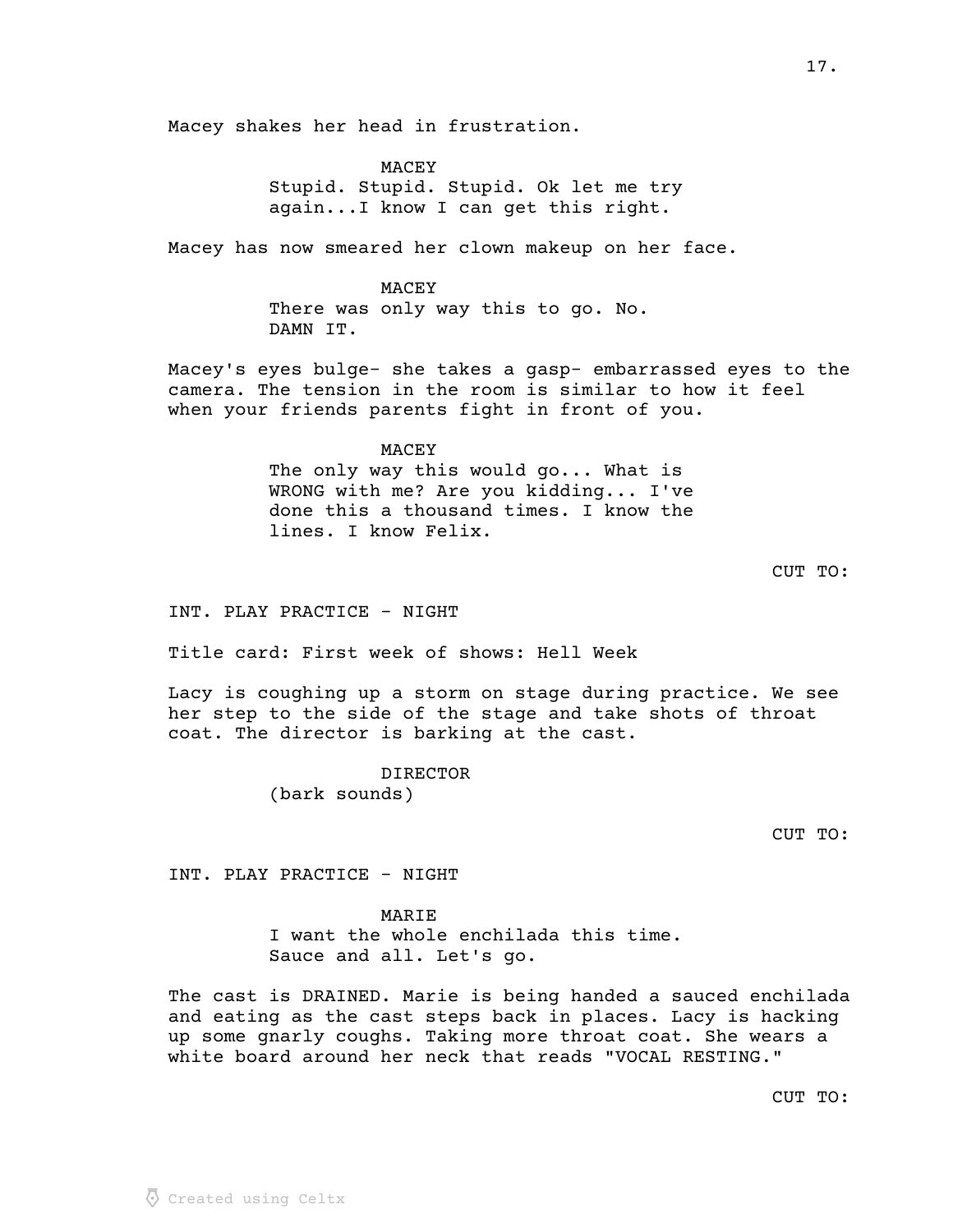INT. REHEARSAL - MORNING

Title card: 2 days before show.

The cast shuffles in. People get on their marks.

# **MARTE**

Macey!

Macey eagerly walks over to Marie.

MARIE

You're up. Lacy's got whooping cough.

MACEY (cheesing like a mofo) I'm up? (wheezing a lil) Whooping cough?

MARIE Don't start wheezing. You're up. Are you off book?

Macey salutes Marie.

MACEY

Yes.

CUT TO:

INT. MACEY TALKING HEAD - AFTERNOON

Macey does a dance before getting into her car. Sitting in the driver seat she confesses:

> MACEY All I'm thinking about is making sure I don't flubb. This is a pretty big deal. I mean pretty big.

Macey's arms expand to a full wing span.

MACEY

Huge.

INT. MACEY'S ROOM - NIGHT

We see Macey putting on her clown makeup and running lines.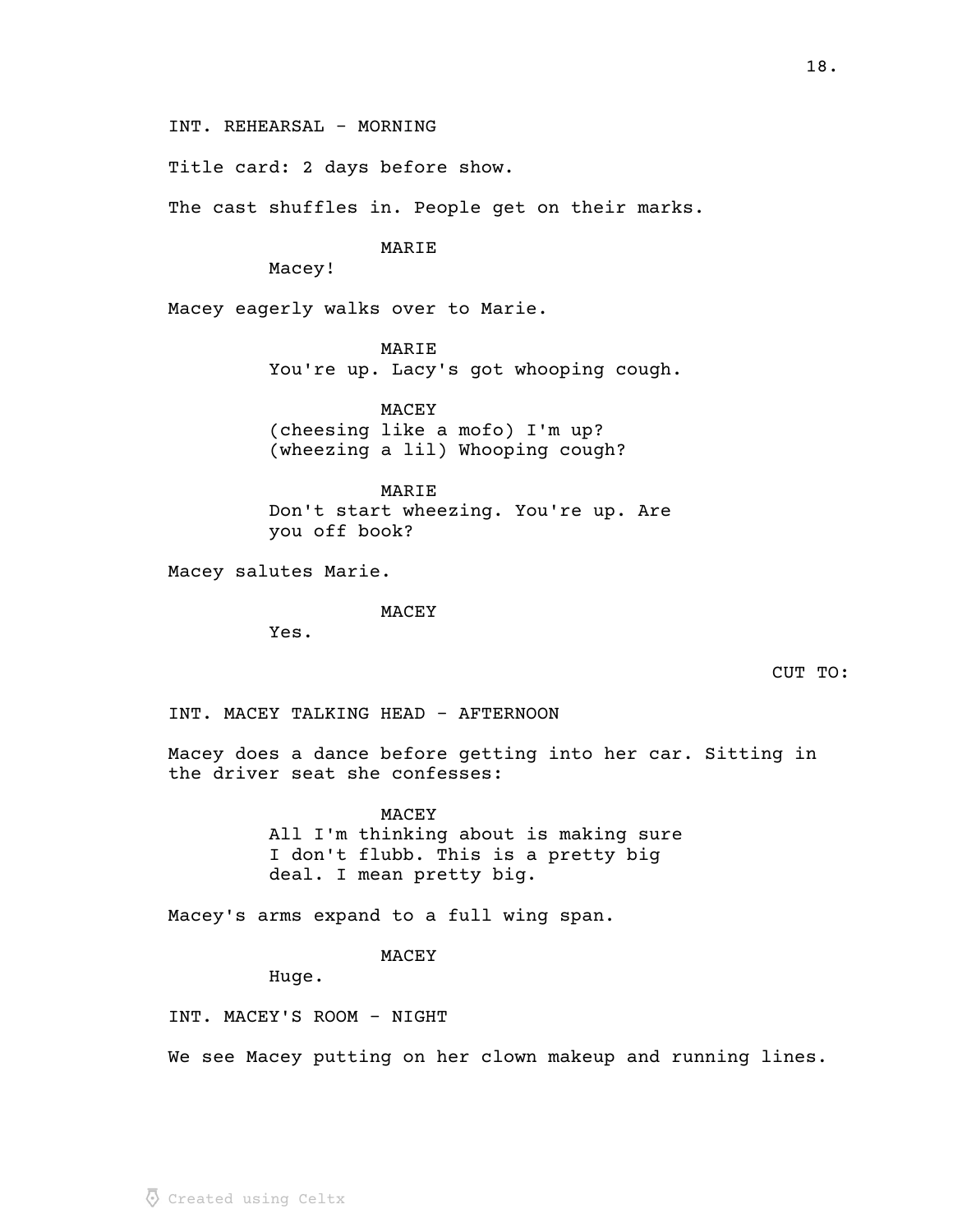INT. PARENTS TALKING HEAD - NIGHT

LEAH This is what we've been waiting for.

KIP I know she can do it...but... sometimes the pressure...eh gets to her.

LEAH We'll see. Proud? Eh... We'll see.

INT. SHOW TIME - NIGHT

Hustle bustle of people trying to get the lighting- moving stage props - Marie barking in the corner - putting on makeup. People entering the theatre, ushers walking the aisles. Marie keeps peeking her head out the curtain to see the seats filling up.

Marie clears her throat after a bark.

MARIE Jean Rouché Michélle is HERE. Don't (bark SFX) up.

The cast is making eye contact with each other. Macey is cheesing while also shaking in her clown shoes.

EXT. JEAN ROUCHE MICHELLE TALKING HEAD - NIGHT

Jean Rouché Michélle is a lil guy. He gets out of his car drinking a big gulp in the parking lot.

> JEAN ROUCHE MICHELLE My editor kept getting emails asking for me to review this play... so here I am... I was promised that our unpaid intern would get me coffee all next week if I did this.

Jean Rouche Michelle throws the big gulp away and walks into the theatre.

INT. THE BIG PERFORMANCE - NIGHT

We see Jean Rouché Michélle take his seat- he brings his own yellow note pad and ask the usher to get him a booster seat.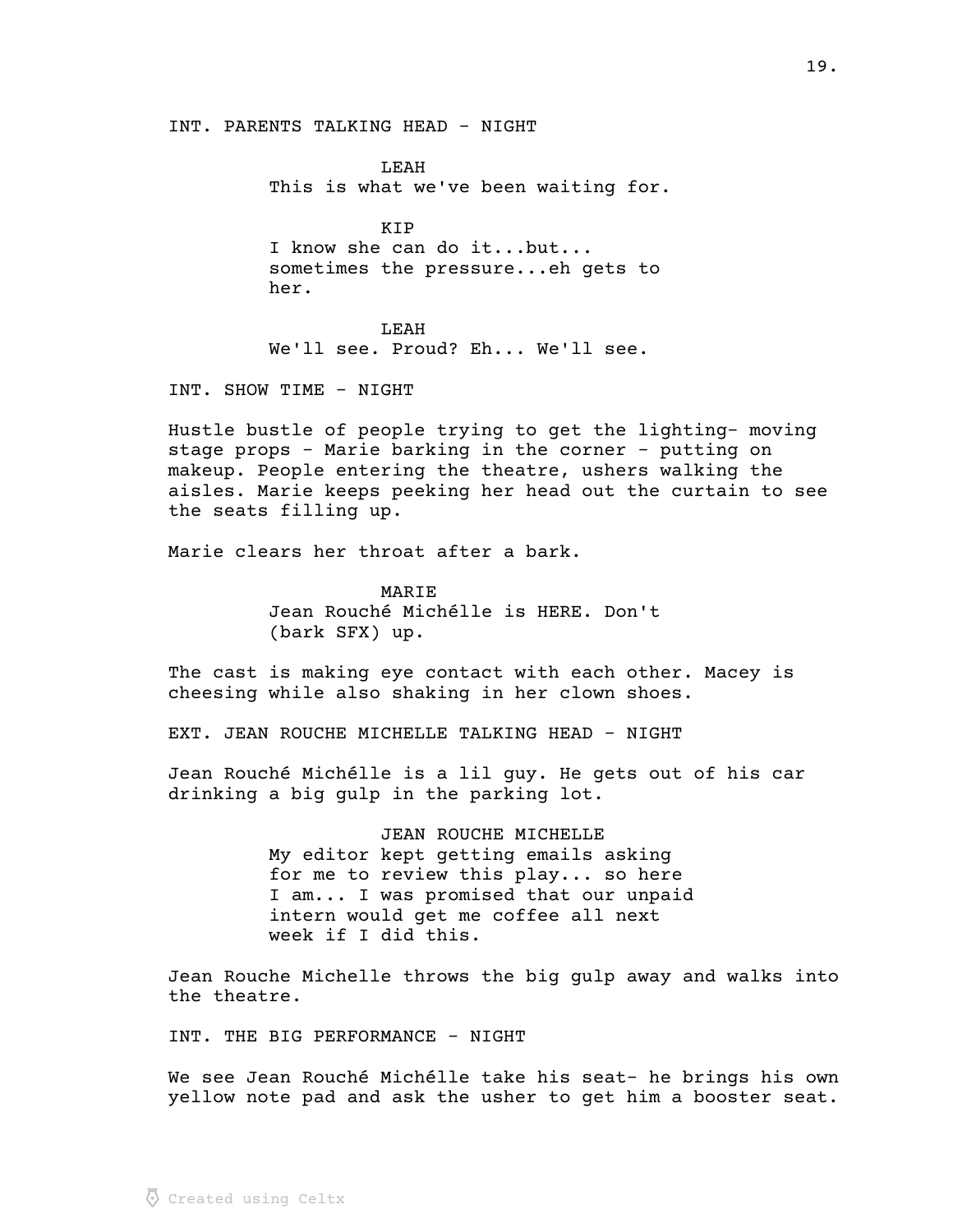SERIES OF SHOTS

Macey is hula-hooping while tap dancing trying to save a baby doll.

There is a fight scene over the golden clown nose.

Jean Roché Michélle is taking notes.

The audience laughing.

Macey doing a solo kazoo performance.

The audience pondering life.

Jean Rouché Michélle writing manically.

Macey flubs a few lines and muscles through.

Macey does a rap "My name is Felix and I'm here to say WHAT'S UP BAY-BAY."

The crowd cheers.

The cast holds hands and bows.

INT. NEWSPAPER READING - MORNING

Macey grabs the paper excited to read the review. She begins rustling through the paper. Gets back inside. Kip, Leah, and Tom sit at the breakfast table.

Macey starts reading the paper out loud.

MACEY (skimming noise bzzp bzzp) When Macey Dockers-

She looks up at her family and mouths "that's me"

MACEY took stage the sliver of hope that I had for this play was lost. The performance wreaks havoc on the theatre community. None the less, the clown makeup was oddly charming. I would not recommend anyone go see the show. (bzzp. bzzp.)

Leah, Kip, and Tom cringe at the review and pity oozes out of their eyes.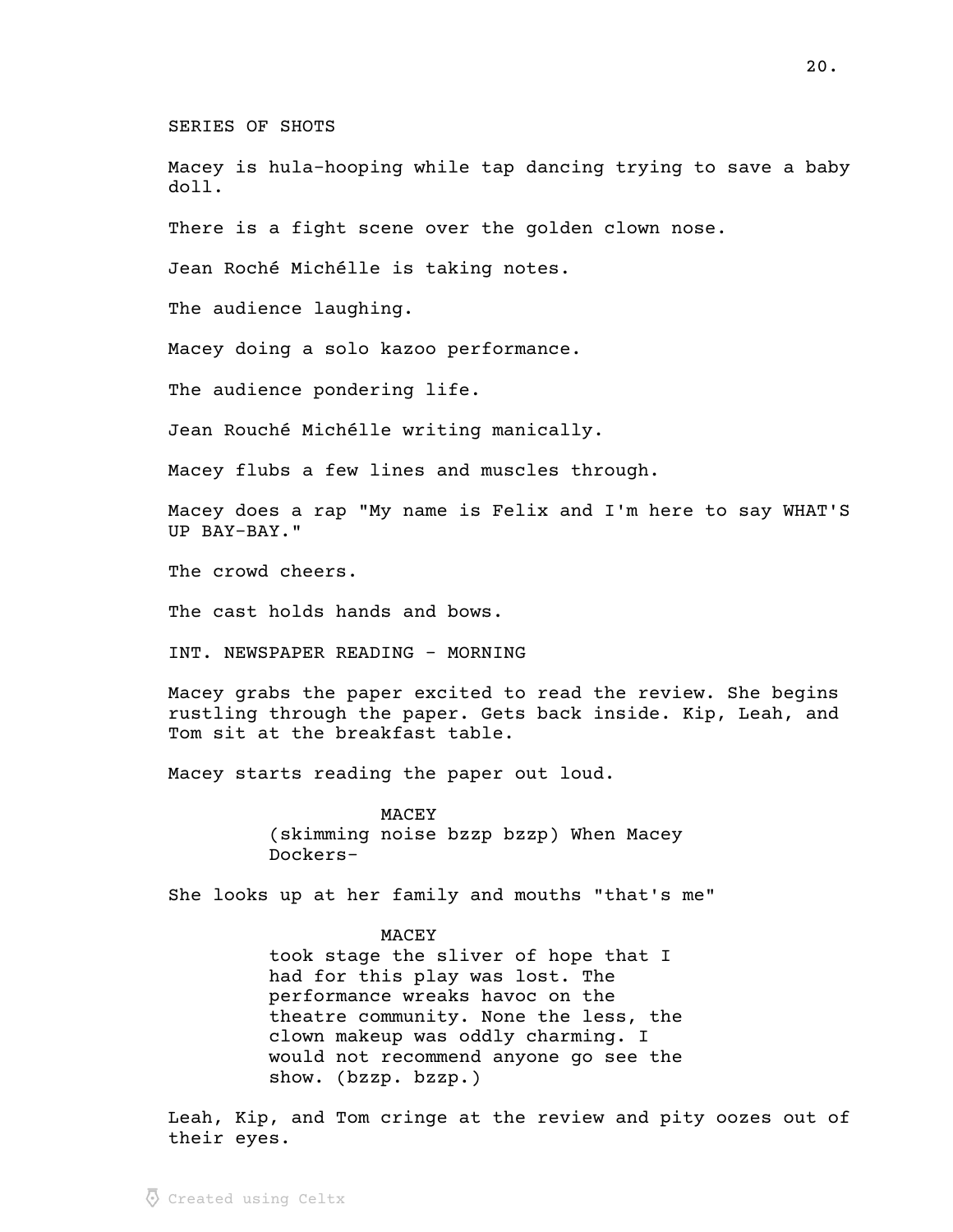LEAH

Welp.

Leah rubs her pregnant stomach.

LEAH (whispers to belly) You better get this right.

MACEY Did you guys hear that?

KIP (under his breathe) God damnit. (deep sigh) You gave it your all kid.

TOM At least you didn't break your leg.

Macey jumps up and down.

MACEY I made the paper! MACEY DOCKERS. Right HERE! (Screech) Charming!

Her family does a pursed lip and squinty eyes thankful that Macy is not phased by the review.

CUT TO:

SERIES OF SHOTS

INTERVIEWER V.O. I can't say I understand Macey any more after diving into her world, but, I am glad I did.

EXT. MARIE'S DRIVEWAY - MORNING

Marie grabs the paper flips to read the review and starts barking - the other neighborhood dogs start barking back.

INT. HOSPITAL - MORNING

Lacy lies in a hospital bed reading the review and begins coughing and crying.